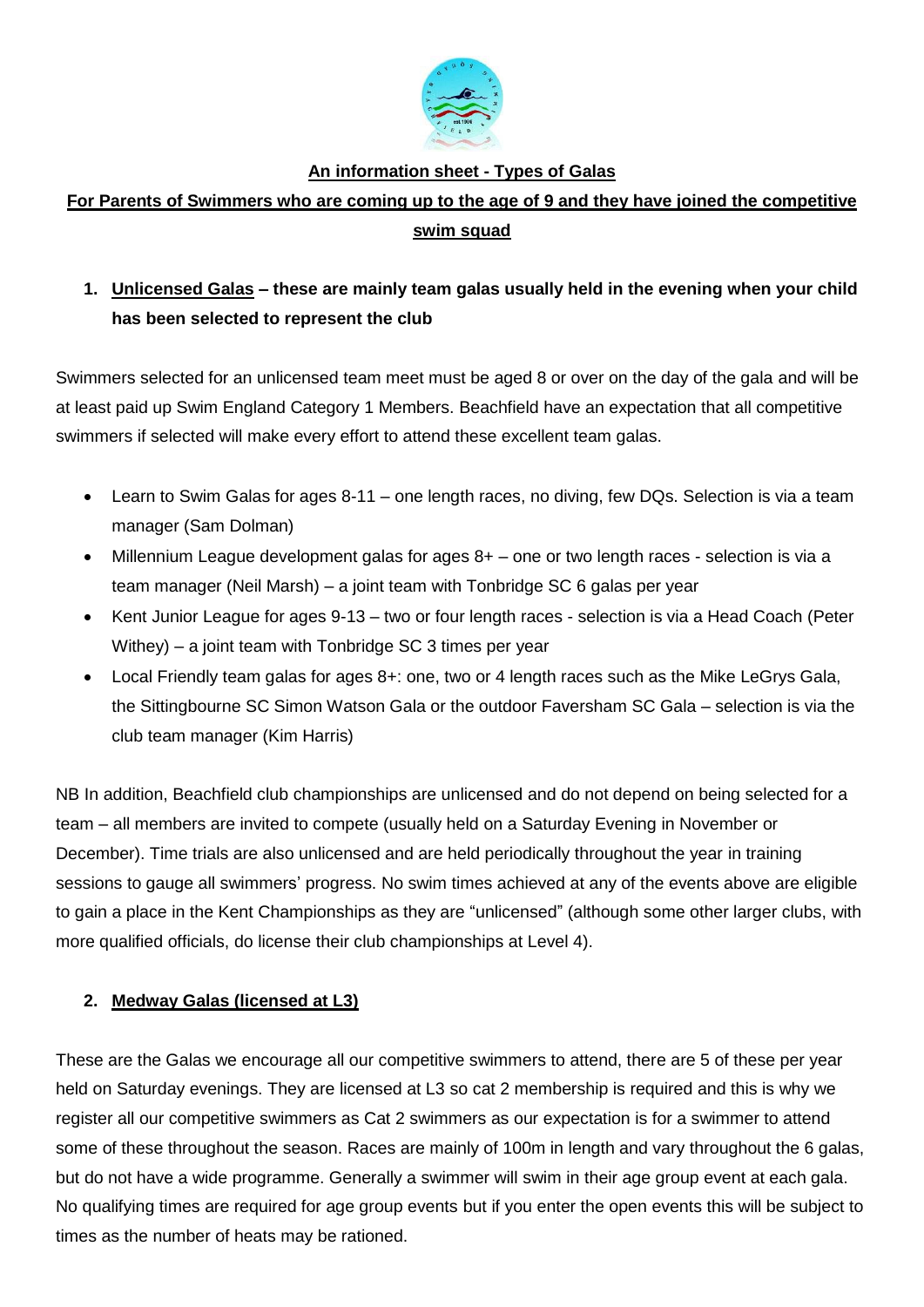Suitable for Orange Hats up aged 10 or older by the end of 2019. They are a great first gala to enter.

Please sign up for these on a sign up sheet on the Sheerness Pool Board at least 4/5 weeks before each gala. Kim Harris is in charge of entries to these.

#### **3. Licensed Team Galas (L3)**

All competitive swimmers at Beachfield are eligible to join Kent Weald Swimming Squad: This is a joint team with Tonbridge and Gravesend Swimming Clubs; National Arena Swimming League – selection is via the Kent Weald Swim Squad Head Coach (Peter Withey). This is the top inter club team event in the country. 3 galas per year on the second weekend in October, November and December. 2 teams entered jointly with Tonbridge SC and GNSC. The Green team is in NASL South League Division 1 East. The Black team is in NASL South Division 2 East.

Beachfield have expectations that if competitive swimmers are selected to represent Kent Weald in the Green or Black team they make every effort to accept the invitation. The galas are excellent team galas and have a great atmosphere particularly in the third gala when the team could be going for promotion to a higher division.

#### **4. Licensed "Open" Meets – these galas do not rely on your child being selected for a "team"**

At the age of 9, swimmers may start to enter Licensed Open Meets and the Medway Championships (the latter if aged 10 by the end of 2019) if in Orange hats or above. "Open" meets are open to all swimmers from all clubs, sometimes subject to achieving qualifying times. A list of our open meet fixtures and how to enter them, usually via an email to [johngking119@live.com](mailto:johngking119@live.com), is published on the website on the "fixtures" page. Deadlines for signing up are also given. To enter Open Meets, swimmers must be paid up Swim England Category 2 members. Orange hat swimmer parents - Orange hats will be upgraded to cat. 2 as a matter of course by membership secretary Marnie Durnford from January 2019. Open Meets tend to be all day on Saturdays or Sundays (or all weekend).

Open Meets are licensed by Swim England (formerly known as the ASA) at Level 1, 2 and 3. Level 1 is long course (50m Pool) and of the highest standard and levels 2 and 3 are short course (swum in a 25m pool). Occasionally, a L3 meet will be swum long course. Qualifying Times (upper limit – must not be faster than) and (lower limit– must be faster than) may be required. Entries per race will vary between £4 and £10 depending on the meet.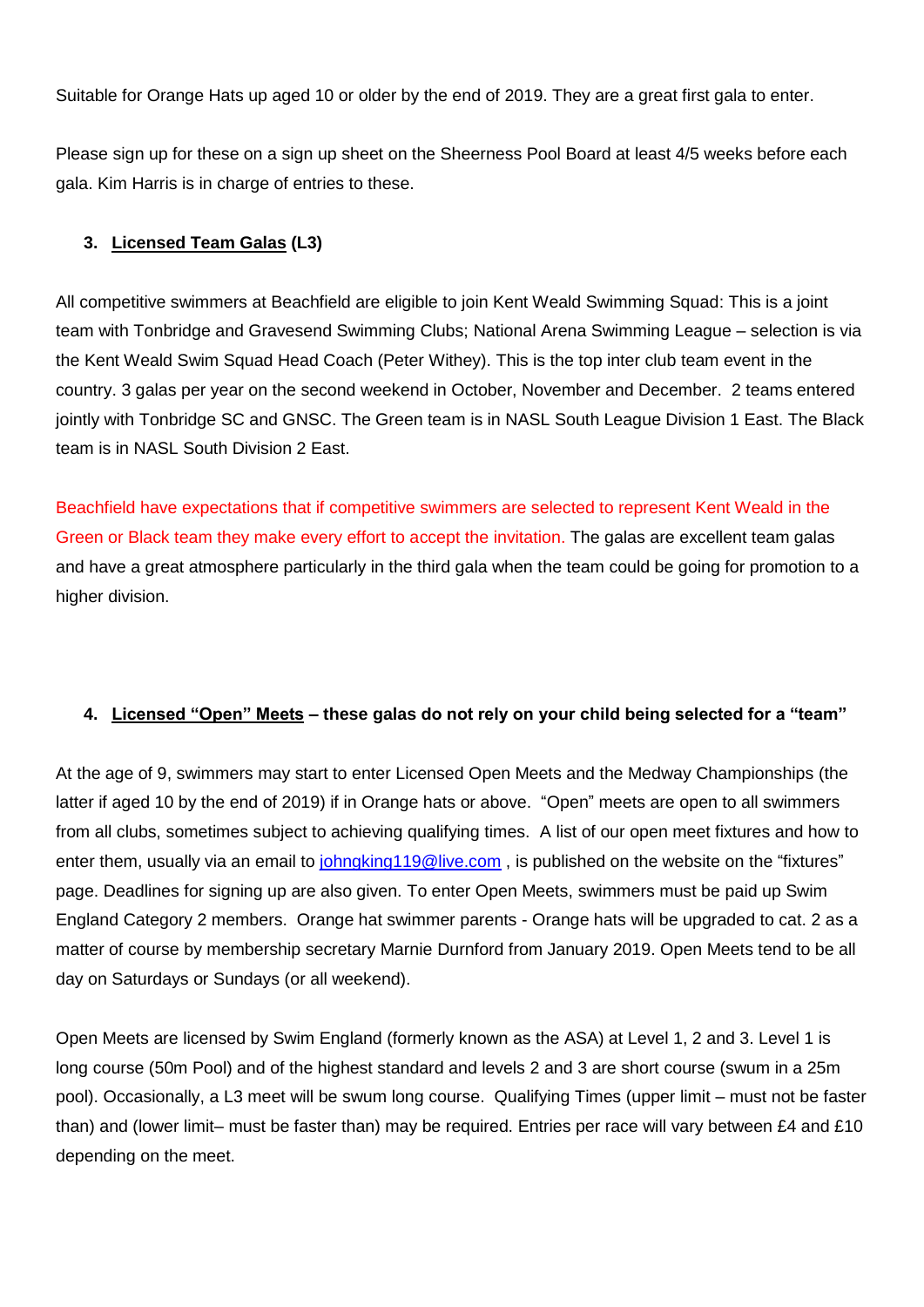You make your child's Open Meet entries via a sign in sheet on the pool board and/or by responding to a Swim Club Manager email sent to parents of orange hat upwards swimmers. Please read the meet conditions and programme of events on our website http://www.beachfieldswim.net/fixtures-open-meetdetails/ for the meet you are interested in, before signing up for any races. The gala entries secretary (John King) will usually use your child's short course PB as the entry time. You will be contacted by email to pay BSS by Bacs shortly after the entry has been made. A list of accepted entries will be shown on the website. Events from which your child's swim has been rejected (as perhaps the event is over-subscribed) will not be charged for.

Spectator entry fees for open meets vary from £4 to £12 per day (usually including a programme) again depending on the venue. Payment for this is made on the day at the door.

Gala entries you make from the list are up to you and your child. The ones on the list are "club-supported galas" and we will endeavor to provide a coach or team manager poolside to support the swimmers if at all possible and we have enough swimmers entered to justify it.

Any other licensed gala not on the BSS fixture list but listed on the Swim England website list which you wish your child to enter, you will have to enter directly yourself to the host club and pay them directly. A poolside coach or team manager will not be provided as such a meet is not a "club-supported gala", so you will have to do that yourself. If you are not a qualified teacher or coach of swimming, you will need to go on a Team Manager 1 course to do this, attend a safeguarding course and also be dbs checked.

Usually your child should not be entered for an open meet as soon as he/she turns 9. Enter him/her for the Medway Championships first (£4.00 per entry per race) or at least have some experience of local interclub unlicensed meets first. This is because open licensed meets may contain very fast swimmers and the high standard may be quite a shock for your child.

Medals are usually awarded to swimmers finishing 1st, 2nd and 3rd in their age group. Age groups are usually 9, 10, 11, 12, 13, 14, 15, and 16+ with age on last day of event or age on 31st Dec. Sometimes there are fewer age groups or age groups are combined. Only L3 licensed open meets should be entered to begin with. Occasionally Open Meet entries are rejected due to the gala being oversubscribed in which case only the faster entries will be accepted. You will be reimbursed for this. L1 and L2 meets are for more experienced "county standard" swimmers and they have tough qualifying times.

Beachfield holds an Open L3 Meet at Medway Park in July which we encourage all our competitive swimmers to attend. Kent Weald Swim Squad holds an Open L3 Meet in January which, if you child is close to achieving Kent Qualification times, we encourage him/her to enter.